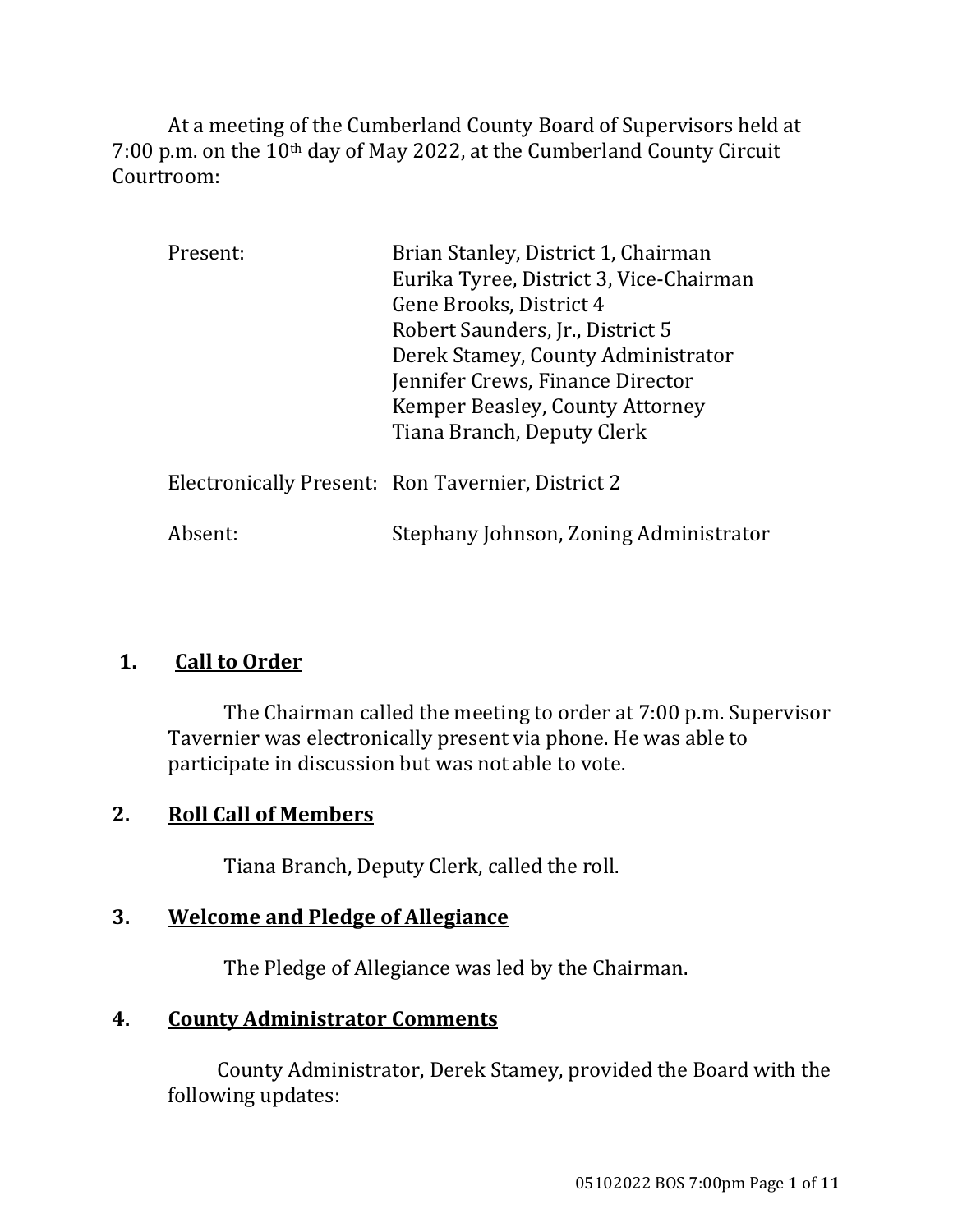- Patriot's Day Recap
	- o April 23, 2022 from Noon to 4pm
	- o 400-500 in attendance
	- o Huge thank you to the Patriot's Day Committee, County Staff, Board of Supervisors for their support, Dr. Jamerson, Doris Seal, Lisa Davis and the Library, the Cooperative Extension, and all the non-profits and other human services-based organizations that attended that day.
	- o Next steps will include a, to be scheduled, recap meeting as well as a next steps discussion related to the establishment of a local non-profit group that will serve as a fundraising and planning arm for future events.
- FEMA Flood Plain Study
	- o Cumberland County has received the preliminary copy of the FEMA Flood Insurance Rate Map and Flood Insurance Study that was initiated back in 2018
	- o The study was received by County staff in mid-April and was promptly advertised on the County website to ensure that the public could access the information and provide feedback on any non-technical information contained in the document.
	- o County staff has conducted a preliminary review on nontechnical information including, but not limited to road names, stream names and items of that nature
	- o We invite you to take a look at the document if desired and please provide any non-technical feedback to the County Administrator's office by March 18th
- Parks and Recreation Master Plan
	- o Just a reminder that the opportunity to provide feedback on the Parks and Recreation Master Plan is ongoing. We have received over 170 survey responses thus far and information is critical to staff recommendations related to facility and programming development. That survey is available on our website as well as on our Facebook site for Parks and Recreation.

# **5. Approval of Agenda**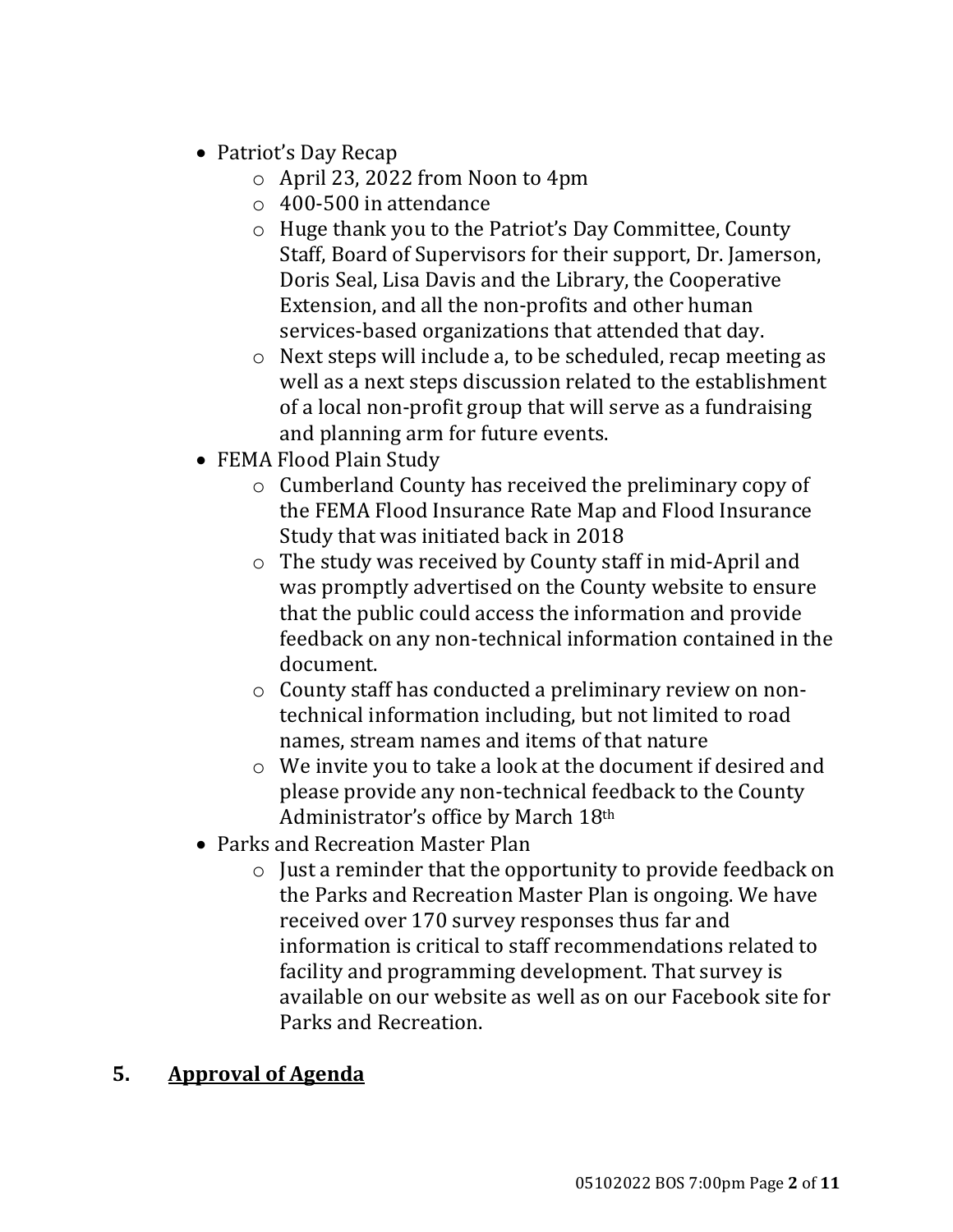On a motion by Supervisor Saunders, seconded by Supervisor Brooks and carried by the following vote, the Board approved the agenda as presented.

| Vote: | Mr. Stanley – aye  | Mr. Tavernier – remote |
|-------|--------------------|------------------------|
|       | Mrs. Tyree – aye   | Mr. Brooks – aye       |
|       | Mr. Saunders – aye |                        |

## **6. State and Local Departments/Agencies**

a. Cumberland County Public Schools

Ms. Bernice Ford, Director of Special Education, gave the following update to the Board:

- Congratulations to Ashley Worrell for being named Valedictorian
- Congratulations to Shelia Robinson and Kaylynn Finch for being named co-Valedictorians
- This week is School Nurse Appreciation Week
- Last week we celebrated Teacher Appreciation Week
- Brother/Sister Duo Nalonda and Nasir were named female and male athletes of the West Point Invitational
- Thank you to Cumberland Sheriff's Office, Cumberland Emergency Services, VA State Police, VA National Guard, and VA Department of Wildlife and Recreation for making our CMS DARE Graduation a success
- CHS Seniors presented their Senior Projects on Friday, May 6, 2022, thank you to all of the community members that served as panel members
- CHS held Senior Awards and Scholarship Night
- Student art work will be displayed at the LCVA Youth Art Exhibition
- CHS FFA held a plant sale on May 7, 2022
- CHS Envirothon Team won first place overall in the Area V competition
- CMS students participated in the historical marker dedication for Arthur Matsu on the campus of William and Mary. Students, families, and Mr. Longenecker attended a luncheon hosted by President Katherine Rowe to celebrate the event
- CMS held a dance with a Mardi Gras theme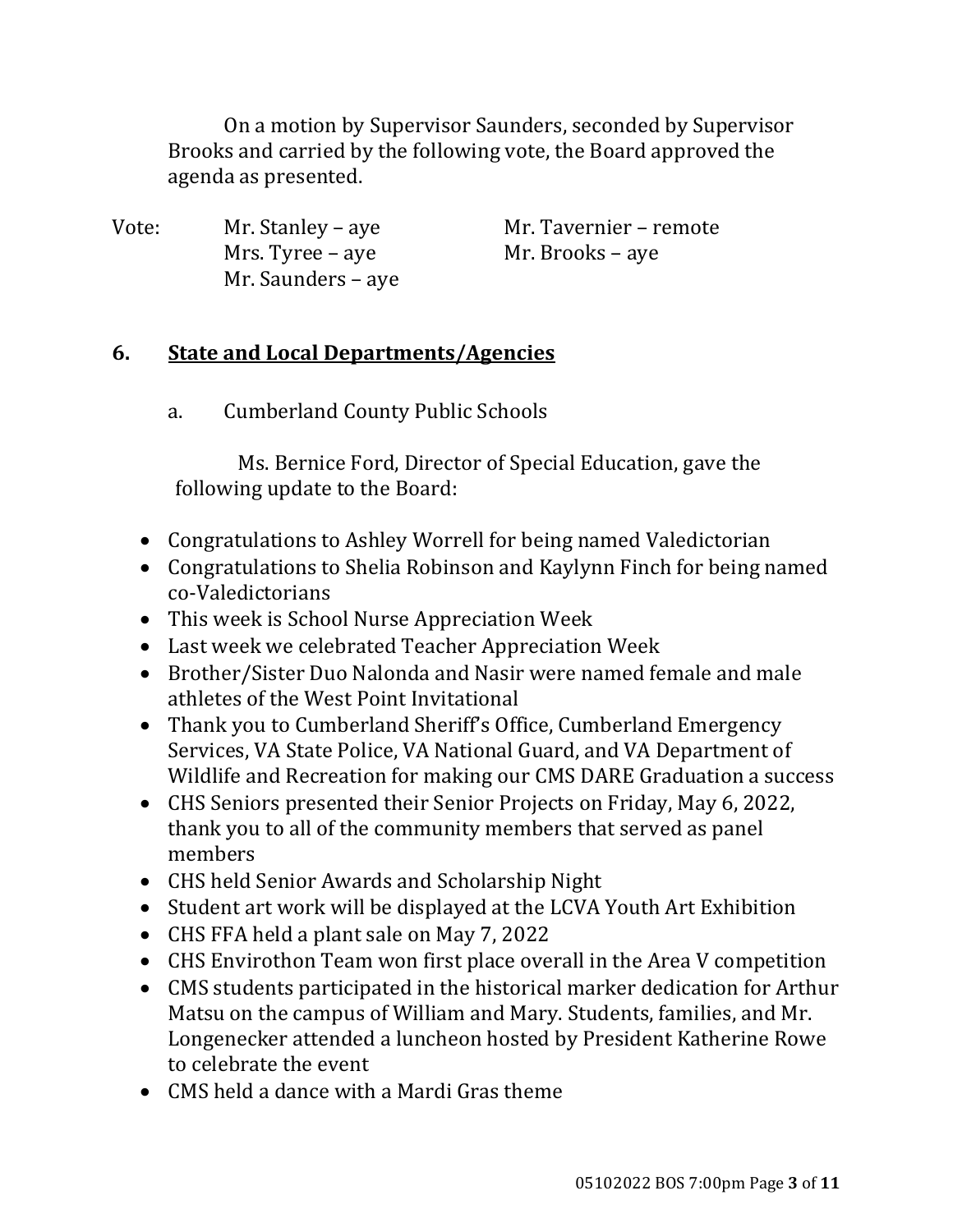- Two CHS students were honored by Longwood University for winning the Young Writers Competition
- During the month of April we celebrated the Month of the Military Child
- We celebrated administrative professionals' day
- We were glad to attend along with Coach Johnson, his family, and numerous former players as he was inducted in the VHSL Hall of Ceremony in Charlottesville
- Thank you for all that was done to make Patriot Day a success
- We had numerous businesses participate in our Career Fair 2022
- Governor School Seniors presented their Senior Symposium Projects and several of our students had their work featured in an anthology
- We are gearing up for graduation and the end of the school year
- As always, thank you for your continued support of CuCPS

# b. VDOT

Assistant Residency Engineer, Steven Snell, provided the Board with the following report:

- Crews are currently doing road work by patching and leveling Rte. 608 (Sports Lake Road).
- Crews are also working on some ditching on the road leading the Cobbs Creek Reservoir (Rte. 604). There will also be conversion of the road from gravel to hard surface.
- Bridge work to replace the bridge on Rte. 621 (Brookhill Road). This project is expected to be completed late fall.
- Safety Improvement Funds were used to improve the intersection of Rte. 45 and 638.
	- c. Cumberland Public Library

Mrs. Lisa Davis, Librarian, was absent but provided the Board with the following report:

- The library is open on a regular schedule with an average attendance of about 35 people per day.
- Our Children's Area has reopened, but with limited toys.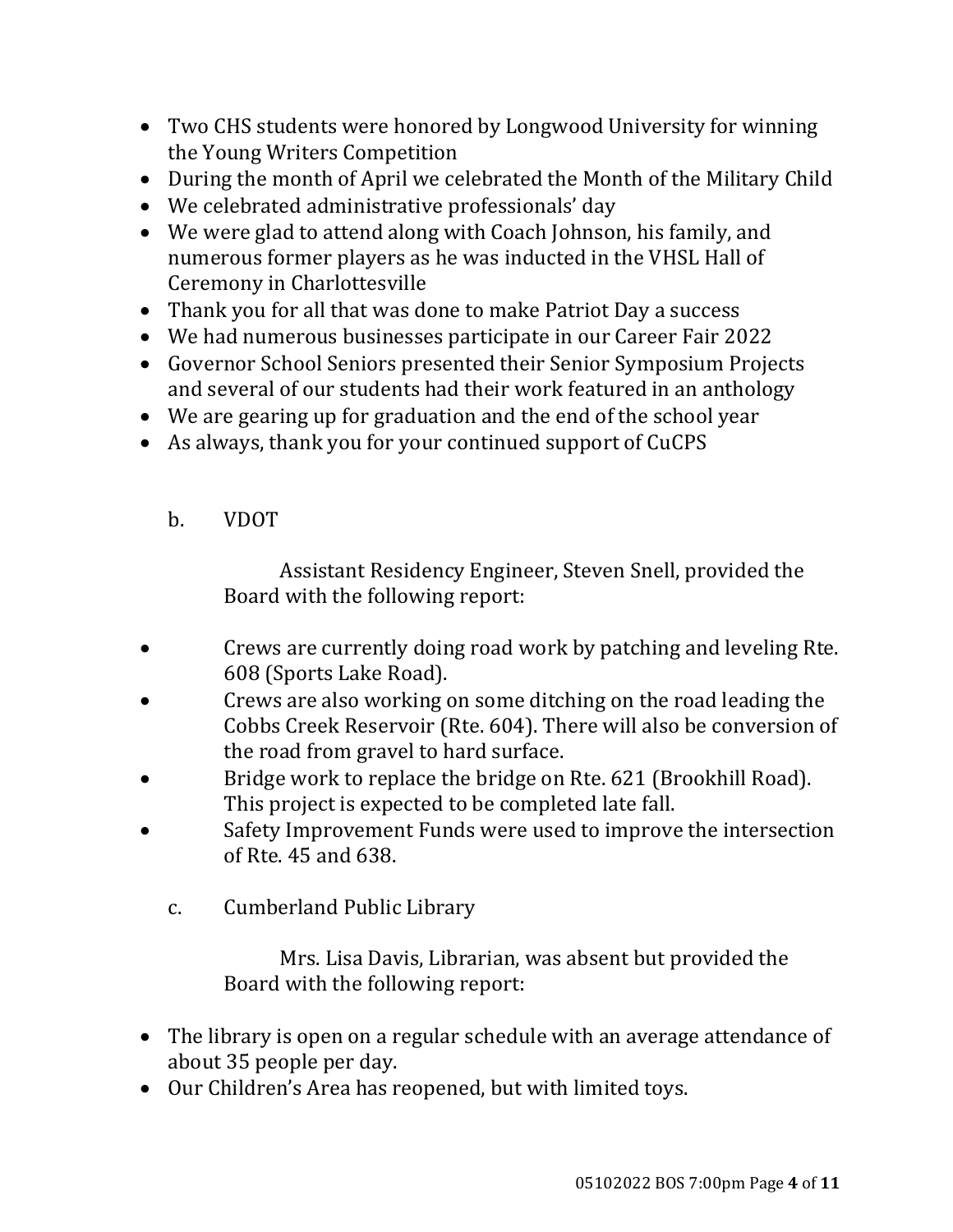- During business hours, the library is still distributing at-home rapidresponse Covid-19 test kits. The number of kits distributed has increased during the last two weeks.
- There is a good possibility that the library will be able to get a soundproof pod for county residents to use for tele-medicine visits, online job interviews, and virtual meetings. If approved, the item would be paid for through additional ARPA funding from the Library of Virginia. I'll know more after May 18.
- $\bullet$  I did receive the grant to cover 1/3 of the cost of replacing the four remaining heat pumps. However, because we are a very small nonprofit, the group will actually be covering 2/3 of the cost of replacing the units. We are awaiting our building assessment and then can select which projects to complete.
- We are finalizing the work on the \$3000 grant that paid for our community survey for strategic planning. The survey is posted online with links available through our website and Facebook page. Paper copies are also available at the library. All responses must be received by May 25 in order to be eligible to win one of three \$50 gift cards. There are also two \$25 gift cards for those who share from the original Facebook post.
- After surveying students and adults on their favorite Teen/Young Adult and/or Graphic Novel authors and series, I am writing a Dollar General Youth Literacy grant in hopes of being able to purchase materials to update the collections in those two areas.
- I am ordering three new computers for patron usage and will be setting up the Chromebook stations soon.
- The community calendar is up and operational. An article was sent to both the *Farmville Herald* and the Cumberland section of the *Powhatan Today* letting people know about the calendar and how to have their events and activities added to it.
- We are a Dolly Parton Imagination Library affiliate and our local children are receiving their books each month. As of yesterday, we are up to 90 children registered with 9 already having graduated from the program.
- We were excited to participate in the Patriot Day celebration. Besides offering programming for children, we gave away free children's books and activity sheets, signed up children for the Imagination Library, and had people fill out our YA and community surveys.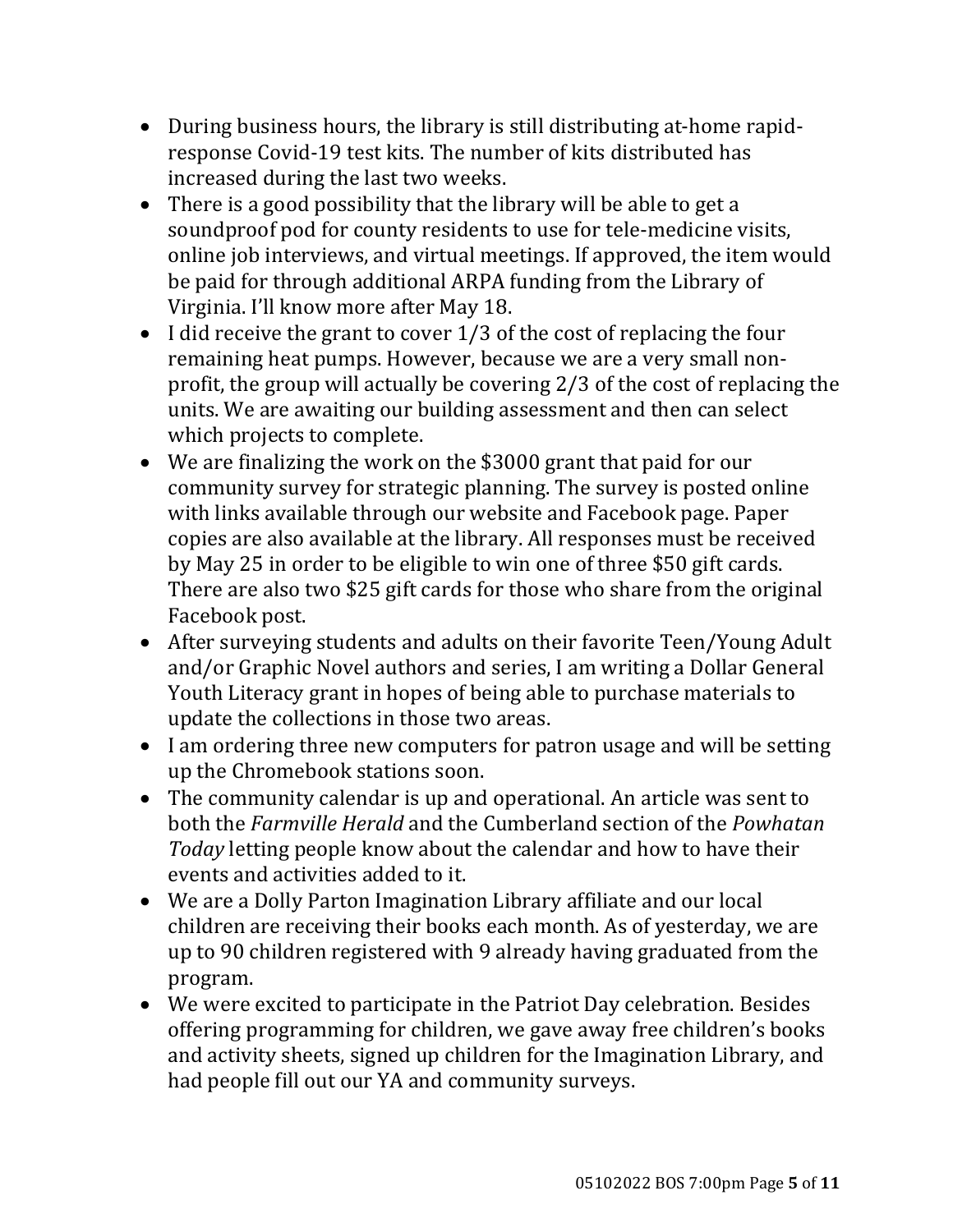- Sweets in the Stacks was held on Saturday, April 30. There were almost 50 people in attendance and we gave away 25 door prizes and raffled off 33 gift baskets and items. Between the library and the Friends group, over \$2000 was brought in to help with programming and resources.
- The library will be offering a free Canva class on May 23 at 7 PM. Canva is a free Internet-based platform where you can design flyers, newsletters, social media graphics and more for your business, civic group or church. The class will be held at the library and registered participants should bring their own devices.
- The library's Summer Reading Program will be held on Monday nights from June 6 to July 25. This year's theme is "Oceans of Possibilities". We will be utilizing *Beanstack* to keep track of reading and *Checker's Library TV* for part of the programming. Sign up is available at the library or online.
	- d. Cumberland Fire and EMS

Fire and EMS Chief, Tom Perry, was absent but provided the Board with the following report:

- There have been a total of 83 calls for service.
	- o 1 Mutual Aid Requests for Goochland
	- o No mutual aid requested by Cuco Fire & EMS
	- o Significant storm damage in the Cartersville/Columbia area of the county on April 26, 2022
	- o Paid EMS staff from Station 1 has relocated to RDVFD May 1, 2022 from 1000-2000 hrs daily. Weather permitting.
- Radio system project is still moving forward.
- The County EMS license was renewed on April 19, 2022
- Randolph Fire Station addition still in planning and bid phase.
- Two cascade systems have been ordered for both Station 4 RDVFD and Station 2 CVFD. This will help in filling the SCBA (airpacks) for our firefighters
- Chief's Corner Kudos For Above-And-Beyond This Month
	- o On behalf of Cumberland County Fire & EMS, I would like to thank Elkora, Inc., Dunnivan Logging, and many other citizens who assisted with opening roads, and clearing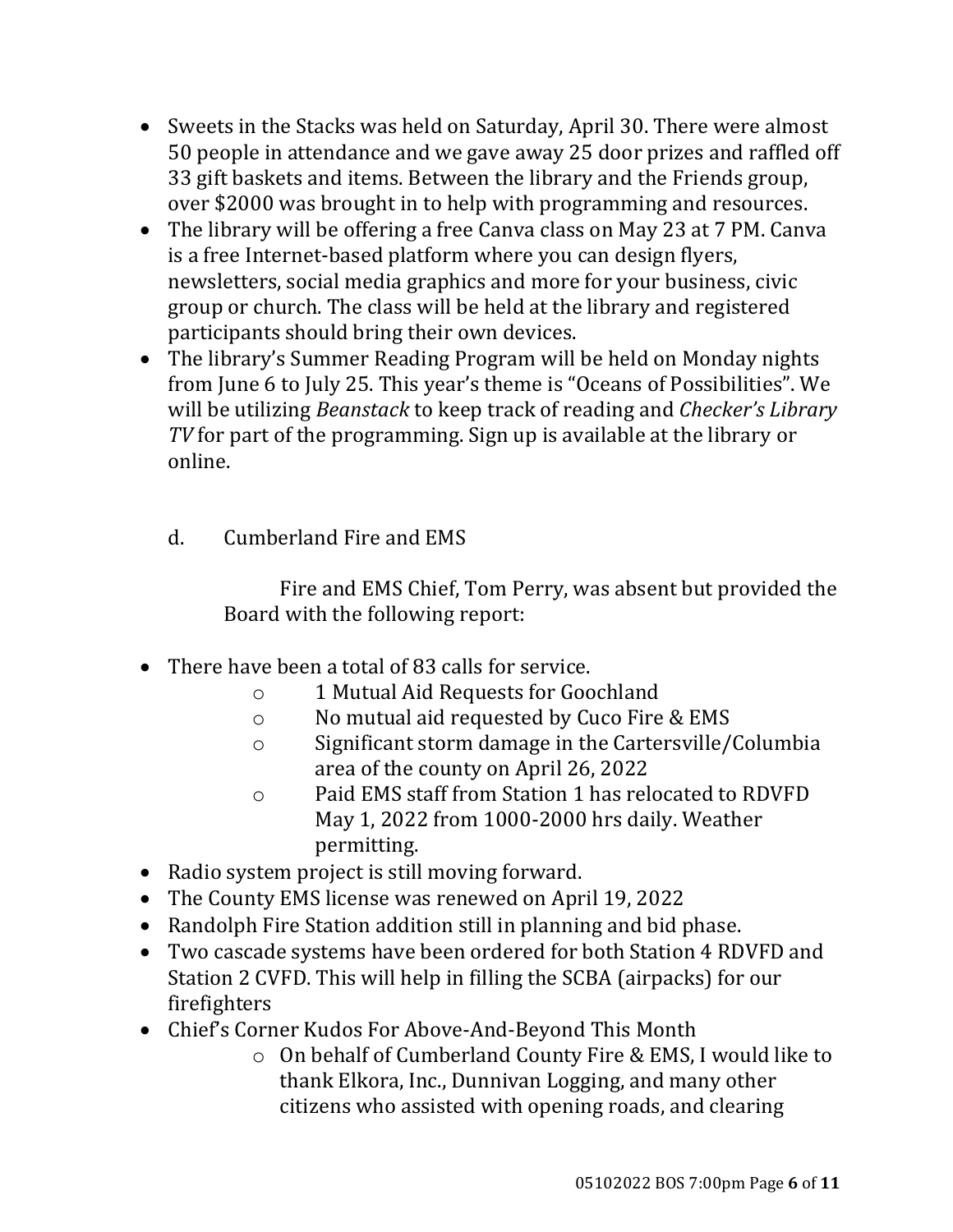debris during the storm that affected Cartersville on April 26. Everyone performed well during a busy few hours with no accidents or injuries reported.

- o The Department would like to Congratulate Chief Bradley Ingle and his wife, Lauren, on the birth of their first child. Both Mom and Baby are doing well!
- e. Finance Director's Report
	- i. Monthly budget Report:

There was no discussion regarding this item.

ii. Appropriation for LOLE Grant FY '18

On a motion by Supervisor Tyree, seconded by Supervisor Saunders, and carried by the following vote, the Board approved the appropriation of funds received through the FY '18 LOLE Grant in the amount of \$1,734 to the Sheriff's budget to offset costs that are in accordance with the grant guidelines:

- Vote: Mr. Stanley aye Mr. Tavernier remote Mrs. Tyree – aye Mr. Brooks – aye Mr. Saunders – aye
	- f. Planning and Zoning Administrator's Report
		- i. Planning Project Updates

There was no discussion regarding this item.

- g. County Attorney's Report
	- i. Certificate of No Objection Redistricting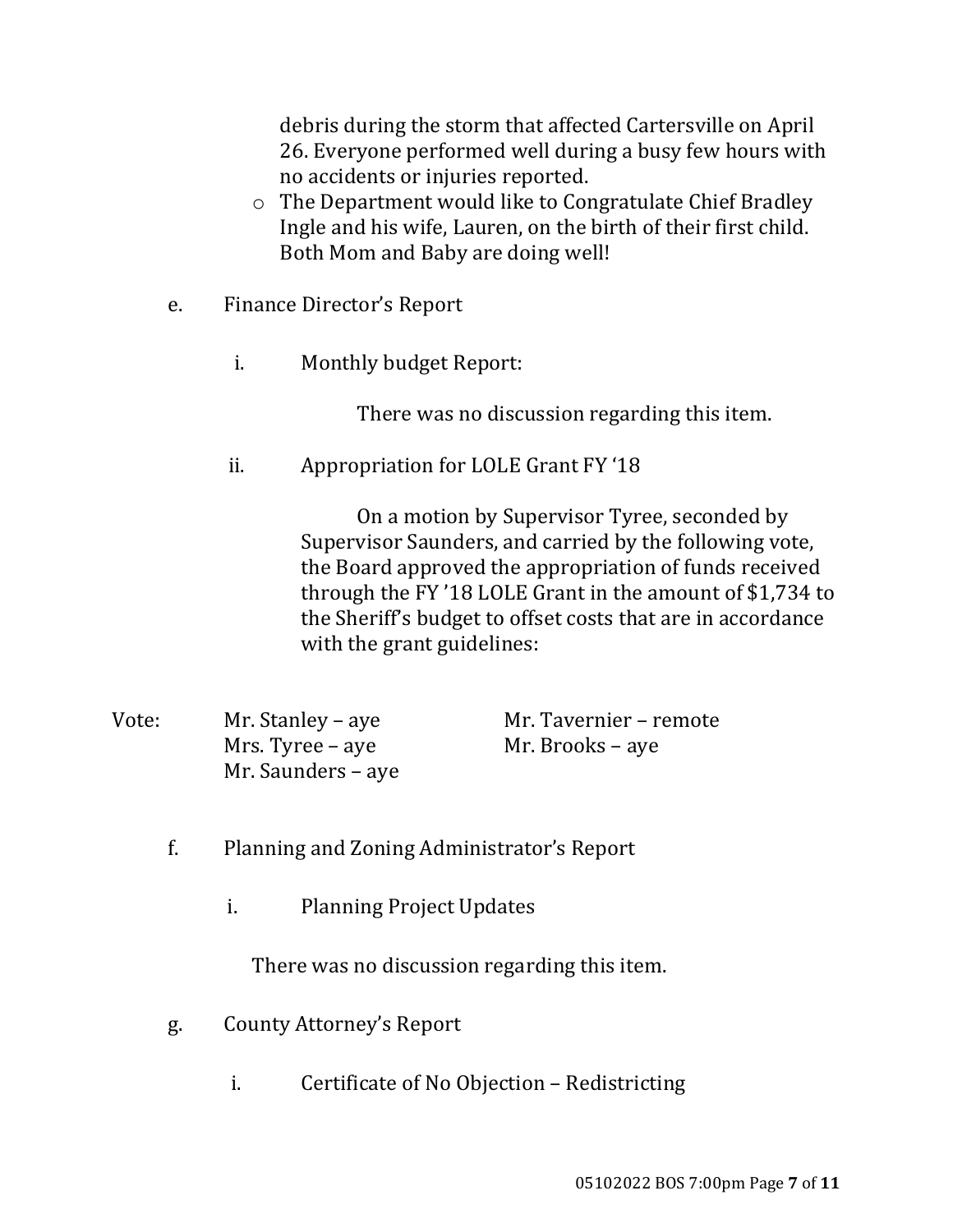County Attorney, Kemper Beasley, presented the Attorney General's Certificate of No Objection regarding the proposed redistricting changes submitted.

ii. Order for Writ of Election

County Attorney, Kemper Beasley, presented the Writ of Election submitted in regards to the Commonwealth's Attorney Special Election.

## **7. Consent Agenda**

- a. Approval of Bills for April 2022
- b. Approval of Minutes –April 12, 2022 & April 19, 2022
- c. RFP Award for Emergency Services
- d. Appointments
	- i. Crossroads Community Services Board Chanda Giles
	- ii. Appointment of DSS Board member Liz Dunn
	- iii. Economic Development Authority Glenn Mozingo

On a motion by Supervisor Saunders, seconded by Supervisor Brooks and carried by the following vote, the Board approved the consent agenda as presented:

| Vote: | Mr. Stanley – aye  | Mr. Tavernier – remote |
|-------|--------------------|------------------------|
|       | Mrs. Tyree – aye   | Mr. Brooks – aye       |
|       | Mr. Saunders – aye |                        |

# **8. Old Business**

 $N/A$ 

# **9. New Business**

a. Connect Cumberland Broadband Initiative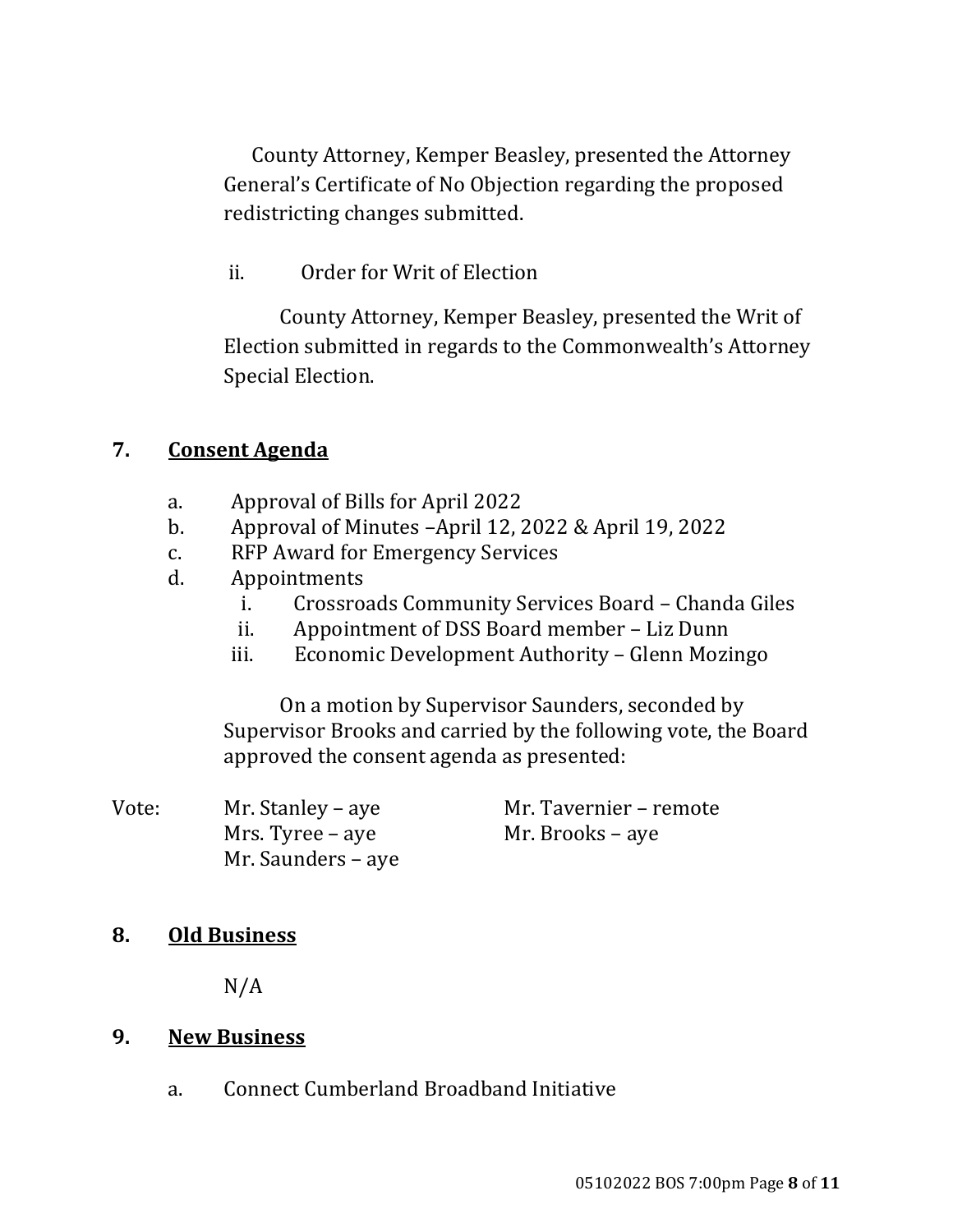County Administrator, Derek Stamey, presented the public with status update on the Cumberland County projects with Firefly and Kinex to provide broadband to Cumberland Businesses and Residents.

b. Presentation by Davenport Public Finance

### **10. Public Hearing Notices/Request to Set Public Hearings**

a. CUP 22-02 SorenSpeed LLC

County Administrator, Derek Stamey, presented the Board with overview.

On a motion by Supervisor Tyree, seconded by Supervisor Saunders, and carried by the following vote, the Board set a public hearing for CUP 22-02 SorenSpeed LLC for Tuesday, June 14, 2022:

| Vote: | Mr. Stanley – aye  | Mr. Tavernier – remote |
|-------|--------------------|------------------------|
|       | Mrs. Tyree – aye   | Mr. Brooks – aye       |
|       | Mr. Saunders – aye |                        |

### **11. Public Hearings**

a. VDOT Secondary Six-Year Plan

Assistant Residency Engineer, Steve Snell, reviewed the plan information and updates.

With no citizens signed up to speak, the Chairman closed the Public Hearing.

On a motion by Supervisor Saunders, seconded by Supervisor Brooks, and carried by the following vote, the Board approved VDOT Secondary Six Year Plan for FY 2024-2028:

Vote: Mr. Stanley – aye Mr. Tavernier – remote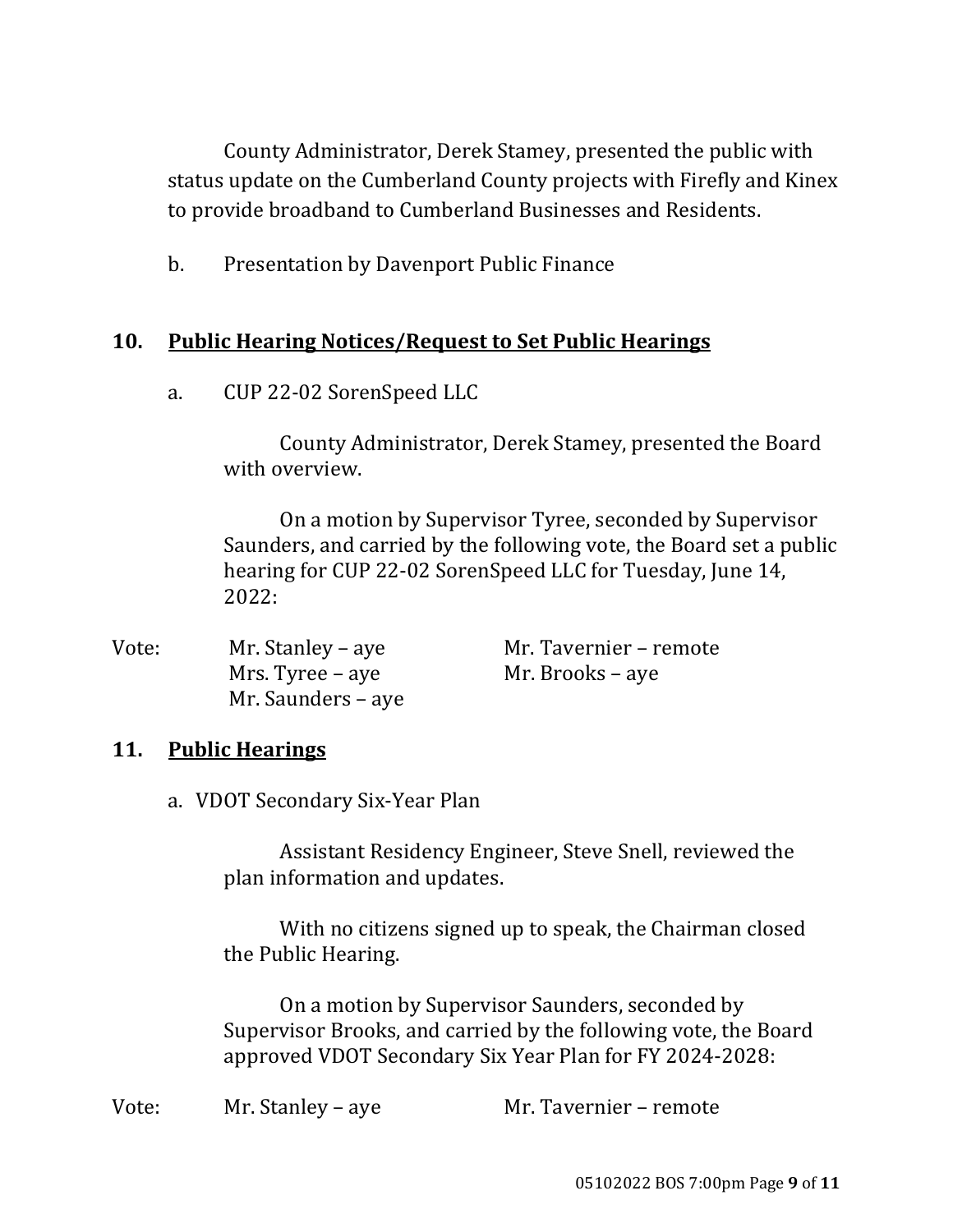Mrs. Tyree – aye Mr. Brooks – aye Mr. Saunders – aye

#### **12. Additional Information**

- a) Treasurer's Report
- b) DMV Report
- c) Monthly Business License Report
- d) Monthly Building Inspections Report
- e) Commonwealth Regional Council Report
- f) Cumberland Extension Office Monthly Newsletter N/A
- g) Approved Planning Commission meeting minutes N/A
- h) Approved EDA meeting minutes N/A
- i) Approved BZA minutes N/A

### **13. Public Comments**

Geraldine Sanderson addressed her concerns for the volunteers at the Randolph Fire Department. She stated that volunteers are feeling "left out" and would like to see some support from the county. She addressed concerns volunteers shared about being unaware of the status of the additions to the Fire Station.

Betty Myers shared article headlines regarding other landfill issues in other counties and asked the Board to reconsider bringing the landfill to the County.

Cecil Youngblood addressed his concerns about the upcoming landfill and invited board members to the monthly meeting held by citizens regarding the landfill.

Linda Mack Trent addressed her concerns regarding the maintenance of Hobson Road (off of Edge Hill Drive). She requested that VDOT pave the road.

Samantha Bell inquired the alternative outcome if the county denied the motion presented earlier in the meeting by Davenport.